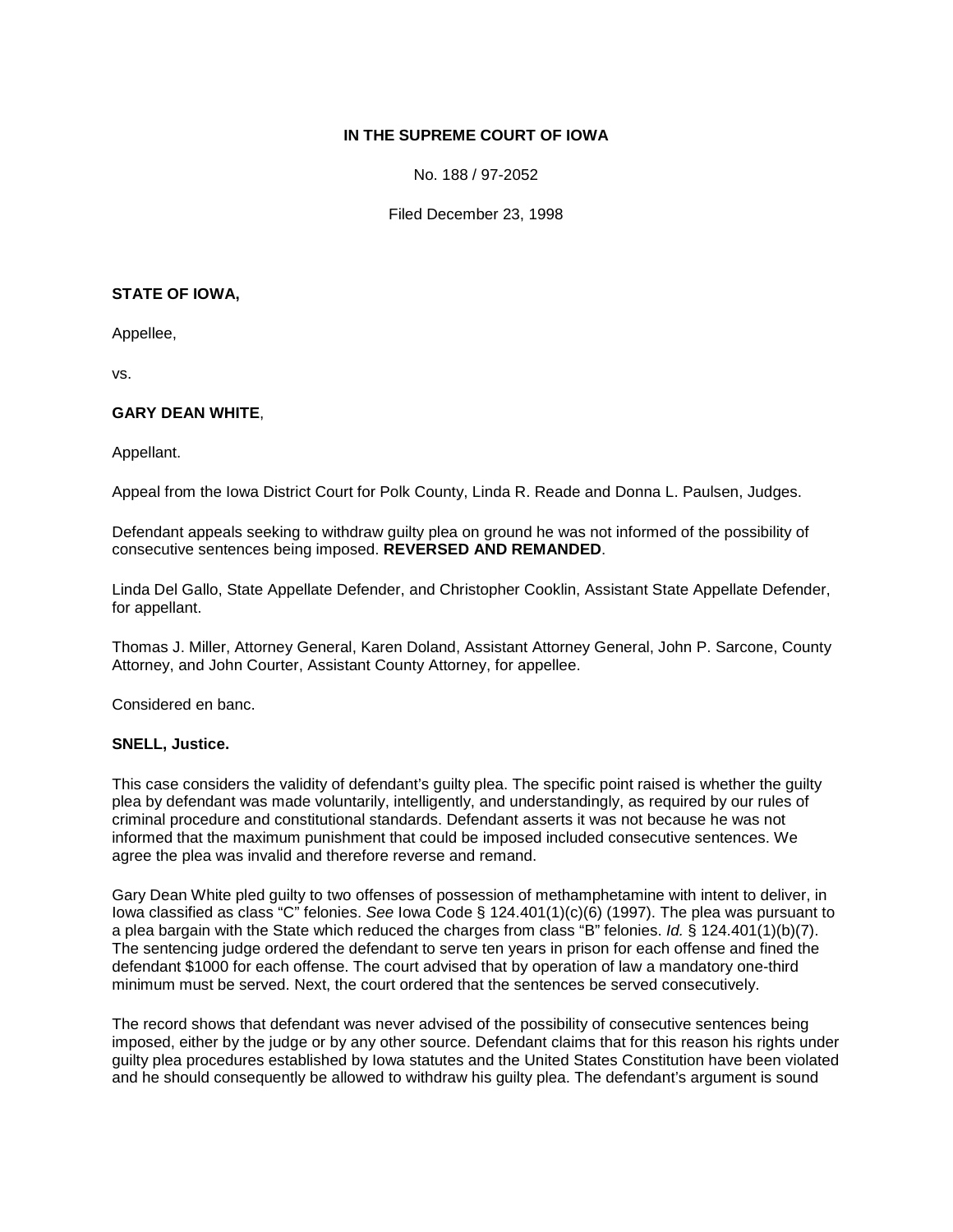and he should be permitted to plead anew.

Iowa Rule of Criminal Procedure 8(2)(b) states:

b. Pleas of guilty. The court may refuse to accept a plea of guilty, and shall not accept a plea of guilty without first determining that the plea is made voluntarily and intelligently and has a factual basis. Before accepting a plea of guilty, the court must address the defendant personally in open court and inform the defendant of, and determine that the defendant understands, the following:

(1) The nature of the charge to which the plea is offered.

(2) The mandatory minimum punishment, if any, and the maximum possible punishment provided by the statute defining the offense to which the plea is offered.

Our focus is on the language and import of Rule 8(2)(b)(2).

Our appellate review standard in this case is for errors of law. Iowa R. App. P. 4. We have held that substantial compliance is the measure for judging whether the requirements of Rule 8(2)(b)(2) have been met. *State v. Kirchoff*, 452 N.W.2d 801, 804 (Iowa 1990).

The constitutional standards for acceptance of a guilty plea have been established by several United States Supreme Court cases. In *Jackson v. Denno*, 378 U.S. 368, 387, 84 S. Ct. 1774, 1786, 12 L. Ed. 2d 908, 922 (1964), the Supreme Court decided that admissibility of a confession must be based on "a reliable determination on the voluntariness issue which satisfies the constitutional rights of the defendant."

The Supreme Court later applied the same standard to acceptance of guilty pleas:

The requirement that the prosecution spread on the record the prerequisites of a valid waiver is no constitutional innovation. In *Carnley v. Cochran*, 369 U.S. 506, 516, 82 S. Ct. 884, 890, 8 L. Ed. 2d 70, we dealt with a problem of waiver of the right to counsel, a Sixth Amendment right. We held: "Presuming waiver from a silent record is impermissible. The record must show, or there must be an allegation and evidence which show, that an accused was offered counsel but intelligently and understandingly rejected the offer. Anything less is not waiver."

We think that the same standard must be applied to determining whether a guilty plea is voluntarily made. For, as we have said, a plea of guilty is more than an admission of conduct; it is a conviction. Ignorance, incomprehension, coercion, terror, inducements, subtle or blatant threats might be a perfect cover-up of unconstitutionality. The question of an effective waiver of a federal constitutional right in a proceeding is of course governed by federal standards. *Douglas v. Alabama*, 380 U.S. 415, 422, 85 S. Ct. 1074, 1078, 13 L. Ed. 2d 934.

*Boykin v. Alabama*, 395 U.S. 238, 242-43, 89 S. Ct. 1709, 1712, 23 L. Ed. 2d 274, 279 (1969).

Our court has recognized the standard set forth in *Jackson* and *Boykin*:

The requirement of voluntariness stems from the due process mandate that a waiver of constitutional rights, which is implicit in guilty pleas, must be made voluntarily. *McCarthy [v. United States]*, 394 U.S. at 466, 89 S. Ct. at 1171, 22 L. Ed. 2d at 425. To be truly voluntary, the plea must not only be free from compulsion, but must also be knowing and intelligent. *See Henderson v. Morgan*, 428 U.S. 637, 645 & n. 13, 96 S. Ct. 2253, 2257- 58, 49 L. Ed. 2d 108, 114 (1976); *McCarthy*, 394 U.S. at 466, 89 S. Ct. at 1171, 22 L. Ed. 2d at 425. Thus, the defendant should be cognizant of the constitutional protections to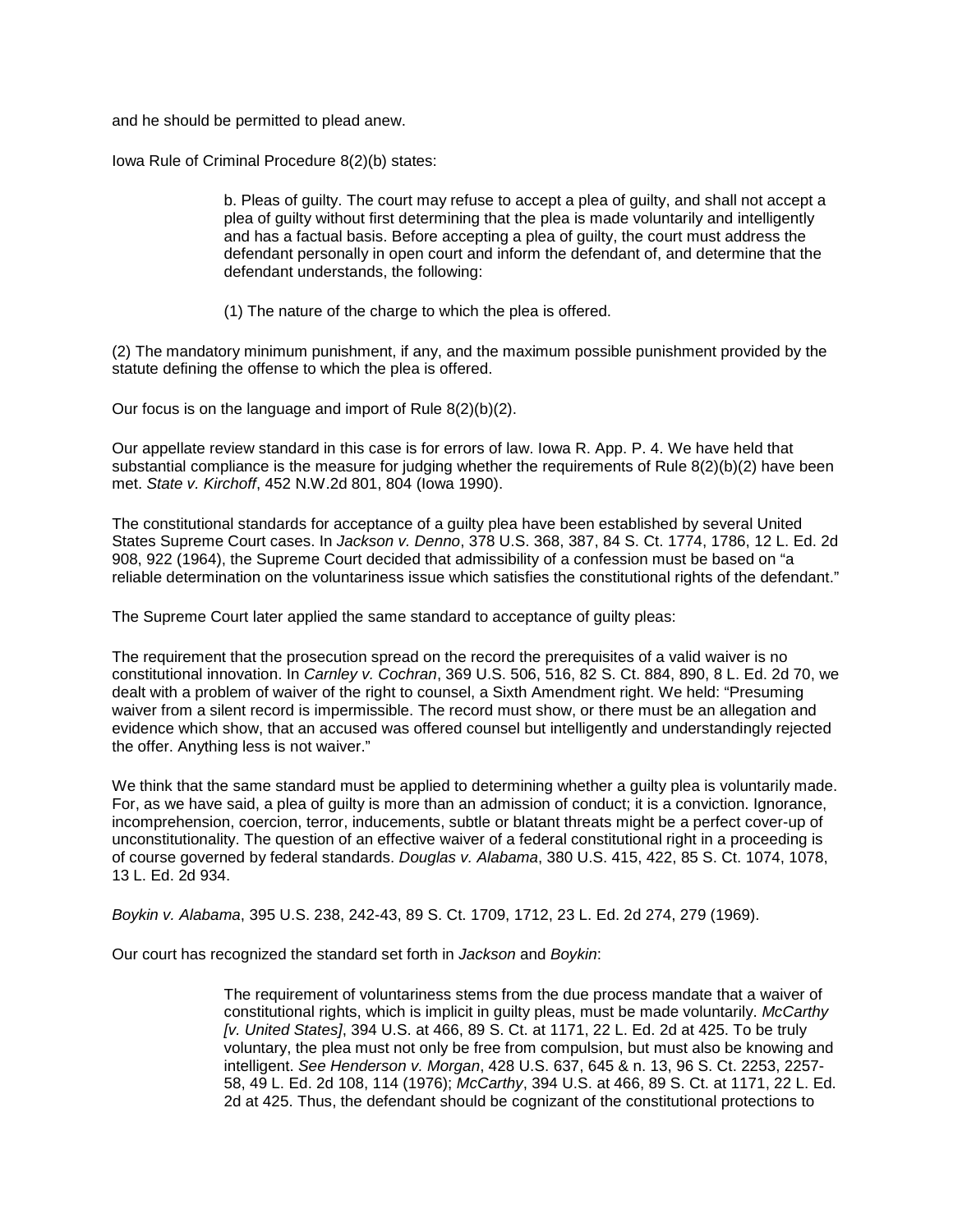which he would otherwise be entitled, *Boykin v. Alabama*, 395 U.S. 238, 243, 89 S. Ct. 1709, 1712, 23 L. Ed. 2d 274, 279-80 (1969), and the nature of the crime with which he is charged, *Smith v. O'Grady*, 312 U.S. 329, 332-34, 61 S. Ct. 572, 573-74, 85 L. Ed. 859, 861-62 (1941).

*State v. Fluhr*, 287 N.W.2d 857, 863 (Iowa 1980).

In 1976 and 1977, the Iowa legislature enacted standards for arraignments and the court's acceptance of a defendant's guilty plea, which are now contained in the Iowa Rules of Criminal Procedure. *See* Iowa R. Crim. P. 8. Iowa Rule of Criminal Procedure 8(2)(b) provides that "the court must address the defendant personally in open court and inform the defendant of, and determine that the defendant understands . . . the maximum possible punishment provided by the statute defining the offense to which the plea is offered." Defendant claims that the words "maximum possible punishment" in Rule 8 mean and require, to be consistent with the constitutional requirements, that he be advised and understand that his guilty plea may result in the imposition of consecutive sentences for his two convictions. It is clear from the language used in Rule 8 and its obvious purpose to recognize rights of defendants, that constitutional rights are implicated. In fact, we have previously said that a defendant's constitutional rights are specified in Rule 8(2)(b). *See Fluhr*, 287 N.W.2d at 861.

The Supreme Court has held that the accused must be fully aware of the direct consequences of a guilty plea. *Brady v. United States*, 397 U.S. 742, 755, 90 S. Ct. 1463, 1472, 25 L. Ed. 2d 747, 760 (1970). Sentences to be served consecutively are a direct consequence of a guilty plea. We are not here concerned with the much adjudicated distinction between direct and collateral consequences. *See, e.g., State v. Carney*, 584 N.W.2d 907, 908-09 (1998).

Nor does the result here depend on whether it is the judge's responsibility to advise the defendant that "maximum possible punishment" means consecutive sentences are possible or whether defendant's knowledge and understanding can be gleaned from other indicia in the record. *See Kirchoff*, 452 N.W.2d at 804-05*; Fluhr*, 287 N.W.2d at 863-64; *State v. Reaves,* 254 N.W.2d 488, 493 (Iowa 1977); *Brainard v. State*, 222 N.W.2d 711, 715 (Iowa 1974); *State v. Sisco*, 169 N.W.2d 542, 550 (Iowa 1969).

In the instant case no statement about possible consecutive sentences was made by the judge to the defendant. Also, the record is silent as to any advice to defendant by his attorney or from any other source that consecutive sentences were possible if he pled guilty.

The record discloses that at the hearing during which the guilty plea was accepted there was no advice or discussion of consecutive sentences by the judge or defendant's lawyer, nor was there any other evidence introduced that shows defendant's awareness of the possibility of consecutive sentences or even any knowledge of how a concurrent sentence differed from a consecutive sentence. No information from any source indicated to the defendant in any way that his maximum possible punishment was twenty years of imprisonment as a result of sentences imposed to be served consecutively. The guilty plea was accepted from a silent record on this matter.

The sentencing hearing occurred six weeks later. At that hearing the record again discloses that no information concerning the possibility of consecutive sentences was communicated to the defendant. In fact, the defendant was probably misled, as well as being unadvised, by the discussion about concurrent sentences during the hearing. The prosecutor advised the judge that pursuant to the plea agreement, the State recommended that the sentences run concurrently to each other. Remaining counts in both criminal matters were to be dismissed along with two misdemeanor files. The prosecutor next agreed with defendant's counsel that pursuant to the plea agreement the State recommended that the sentences in the Polk County cases run concurrently with a case against defendant in Boone County.

After this presentation to the court, extended discussion ensued on whether defendant could be released with his bond continued prior to sentencing. Defendant personally pleaded with the court for a two-week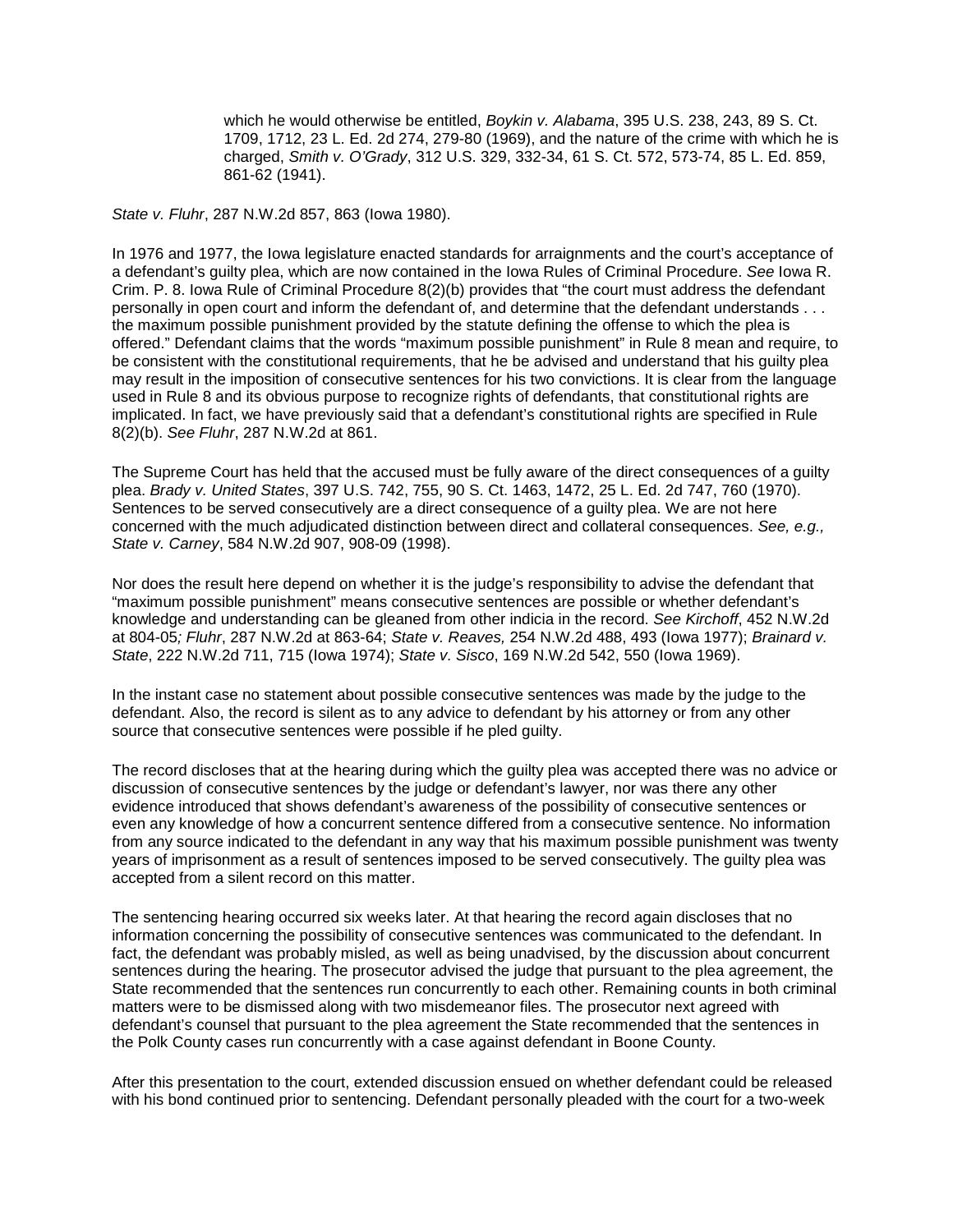period to locate a place for his wife to live and make arrangements for his four dependent children, including a new baby. Defendant's counsel argued this matter as well. The judge listened to these arguments and then inquired of the prosecutor and the defendant's counsel if either would like to make any further record. Both attorneys said no. The record was thereupon closed without the possibility of consecutive sentencing ever being mentioned by anyone. Although the matters discussed at the sentencing hearing had relevance in the context of the plea agreement's contents and the defendant being released on bond, the focus on these matters effectively diverted any understanding by defendant of the maximum possible punishment. Adding to the likelihood of defendant's lack of understanding of the maximum possible punishment, by being unadvised or misled, is the circumstance that the trial court, when taking defendant's guilty plea and when conducting the sentencing hearing, never told the defendant that the court was not bound by any agreement between the prosecutor and the defendant or defendant's counsel regarding a plea of guilty. The first time defendant ever heard of consecutive sentences which added up to twenty years imprisonment was when they were imposed on him.

In *United States v. Williams*, 407 F.2d 940, 948-49 (4th Cir. 1969), it was said:

 "We think that plea bargaining serves a useful purpose both for society and the prisoner and is a permanent part of the criminal courtroom scene, but we think that it ought to be brought out into the open. We do not suggest that defense counsel and the prosecutor actually conduct their negotiations in open court but we do urge that in this circuit a full and complete disclosure of such negotiations be announced to the court and made a part of the record. The matter is, after all, public business, and we deplore the hypocrisy of silent pretense that it has not occurred . . . ." [Emphasis removed.]

. . . The court must then inquire of the defendant if the purported bargain is as he understood it to be when making his plea decision. The court must explain the bargain's effect with respect to maximum sentence and its effect on concurrent or consecutive sentencing, if that be a part of the bargain, and all other aspects of the agreement must be reviewed by the court with the defendant. The court must make known to the defendant whether there is anything about the bargain which is abhorrent to the court or which violates any aspect of the sentence which the court intends to impose. If the bargain purports to improperly bind the court, the defendant should know this and should be told that the court will not be bound by any such impropriety.

In other words, every aspect of the bargain and the court's reaction to it should be reviewed at the Bar on the record before the plea is received so that the record will forever reflect that it was made voluntarily by the defendant and with a full understanding of its consequences.

*Cardenas v. Meacham*, 545 P.2d 632, 639-40 (Wyo. 1976).

On the question of what a defendant understands, the Wyoming Supreme Court stated:

". . . . Inherent in the 'plea bargaining' process is the possibility of a misunderstanding on the part of the participants as to possible consequences of a guilty plea. The defendant is often told by his attorney that a 'promise' of a certain sentence has been made in exchange for his plea of guilty when, in fact, the 'promise' has come from one, such as the prosecutor, who is in no position to make promises concerning sentencing or has been made by the trial judge in terms of 'probably', 'maybe', or 'I am inclined toward'. These 'promises' are occasionally communicated to defendants as firm deals. When the defendant is induced to plead guilty on the basis of his misinterpretation of the 'promise', the plea may, in certain cases, be invalid because it was based on incomprehension or misinterpretation."

*Cardenas*, 545 P.2d at 638-39 (emphasis removed) (quoting *United States v. Frontero*, 452 F.2d 406, 411 (5th Cir. 1971)).

Defendant's contention has been accepted in other jurisdictions. Several jurisdictions have concluded that in order for a defendant to knowingly and voluntarily enter a guilty plea, he or she must be informed of the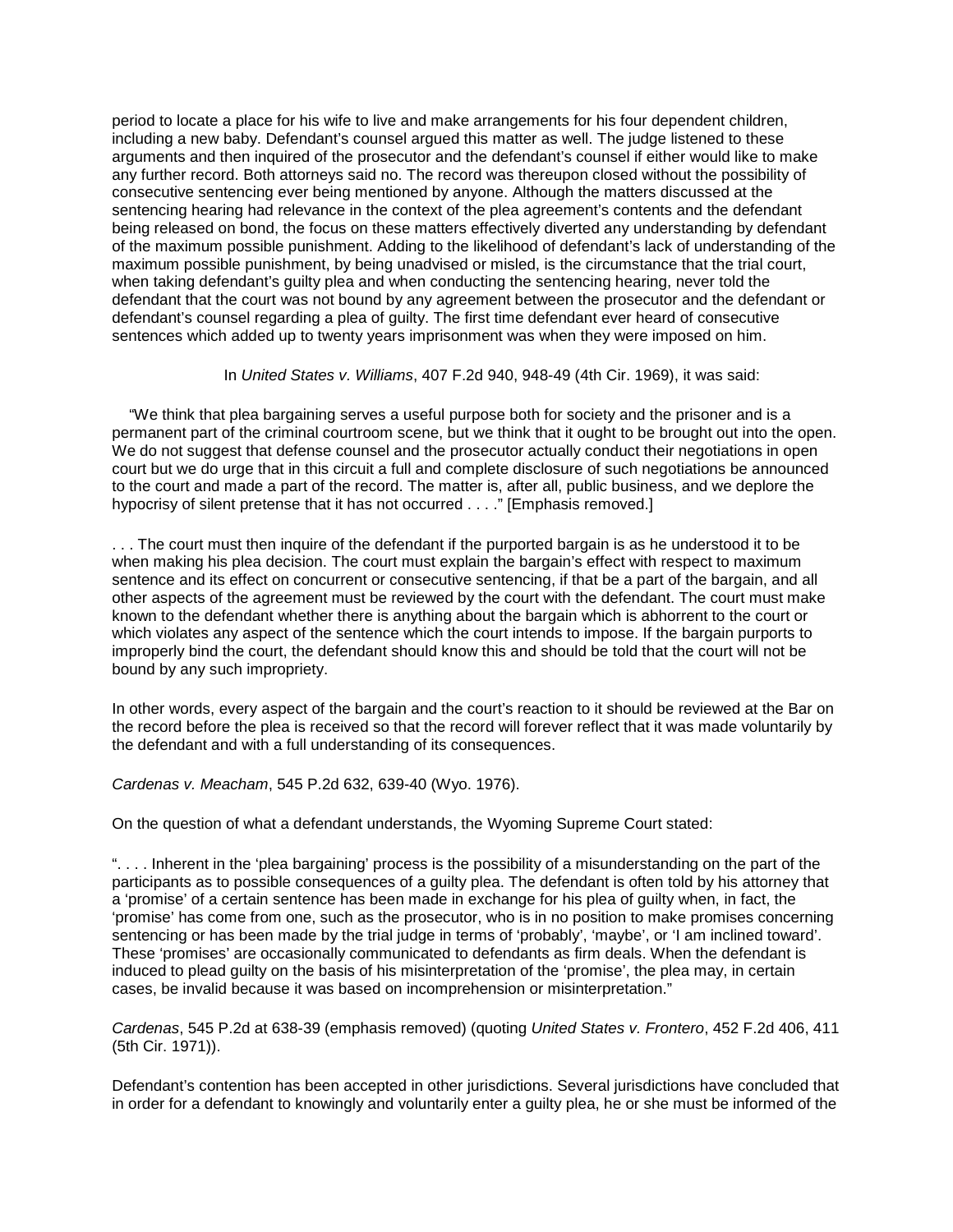possibility of consecutive sentences as part of the information imparted when revealing the maximum possible sentence. In *Commonwealth v. Persinger*, 615 A.2d 1305 (Pa. 1992), the Pennsylvania Supreme Court concluded that when informing a defendant of the maximum possible sentence, the court must advise the defendant as to the total possible aggregate sentence which may be imposed as a result of consecutive sentencing. The defendant entered a plea of guilty to nine counts of bad checks and one count of theft by deception. During the colloquy, the court informed the defendant of the maximum possible sentence for each offense, but did not inform him the sentences could be imposed consecutively. The court imposed consecutive sentences. *Persinger*, 615 A.2d at 1306.

On appeal, the defendant argued his trial counsel was ineffective for failing to file a motion to withdraw the guilty plea. Pennsylvania's rules of criminal procedure require the sentencing court to determine whether "the defendant [is] aware of the permissible range of sentences and/or fines for the offenses charged." *Id.* at 1307. In concluding that the sentencing court erred in not disclosing that the sentences could be ordered to run consecutively, the court stated:

> The goal sought to be attained by the guilty plea colloquy is assurance that a defendant's guilty plea is tendered knowingly, intelligently, voluntarily and understandingly. A defendant obviously cannot be expected to plead intelligently without understanding the consequences of his plea. In order to understand the consequences of his plea it is clear that a defendant must be informed of the *maximum* punishment that might be imposed for his conduct. To hold that the term "maximum" does not include the total possible aggregate sentence is clearly incorrect. And to hold that a plea was intelligently and understandingly entered where a defendant was not informed that consecutive sentences could be imposed upon his multiple convictions is equally incorrect.

*Id.* at 1308 (citations omitted).

The court cited the American Bar Association Standards for Criminal Justice in support of its holding, even though the commonwealth of Pennsylvania does have comprehensive rules of criminal procedure governing the colloquy which must take place before the entry of a guilty plea. *See* III American Bar Association, *Standards for Criminal Justice*, std. 14-1.4 (2d ed. 1980). Standard 14-1.4 explicitly requires the court to inform the defendant of the possibility of consecutive sentences. With regard to the ABA Standards, the court noted:

We believe that the reasoning behind this standard is sound, for this approach will help to assure that the defendant appreciates the significance and consequences of his plea and that once entered the plea will withstand post-sentencing attack. Requiring the trial court to tell the defendant that the sentences may be imposed consecutively and what the total aggregate sentence could be will not significantly lengthen the colloquy or place any undue burden on the court.

### *Persinger*, 615 A.2d at 1308.

In *People v. Flannigan*, 267 N.E.2d 739 (Ill. App. Ct. 1971), the defendant was found guilty of resisting a peace officer and also entered a plea of guilty to a charge of reckless driving, second offense. The court sentenced him to terms of one year and six months, respectively, to be served consecutively. The defendant appealed, contending that the trial court failed to fully advise him of the consequences of his plea by not advising him the sentences for the convictions could be imposed consecutively. *Flannigan*, 267 N.E.2d at 740. Illinois law provided that a guilty plea may be accepted when "'the court has informed the defendant of the consequences of his plea and of the maximum penalty provided by law which may be imposed upon acceptance of such plea.'" *Id.* at 743 (quoting 38 Ill. Rev. Stat. § 115–2(a)(2) (1969)). The court found:

Where a defendant is charged with more than one crime, the manner in which he may have to serve the sentences imposed for those crimes, whether consecutively or concurrently, is obviously a consequence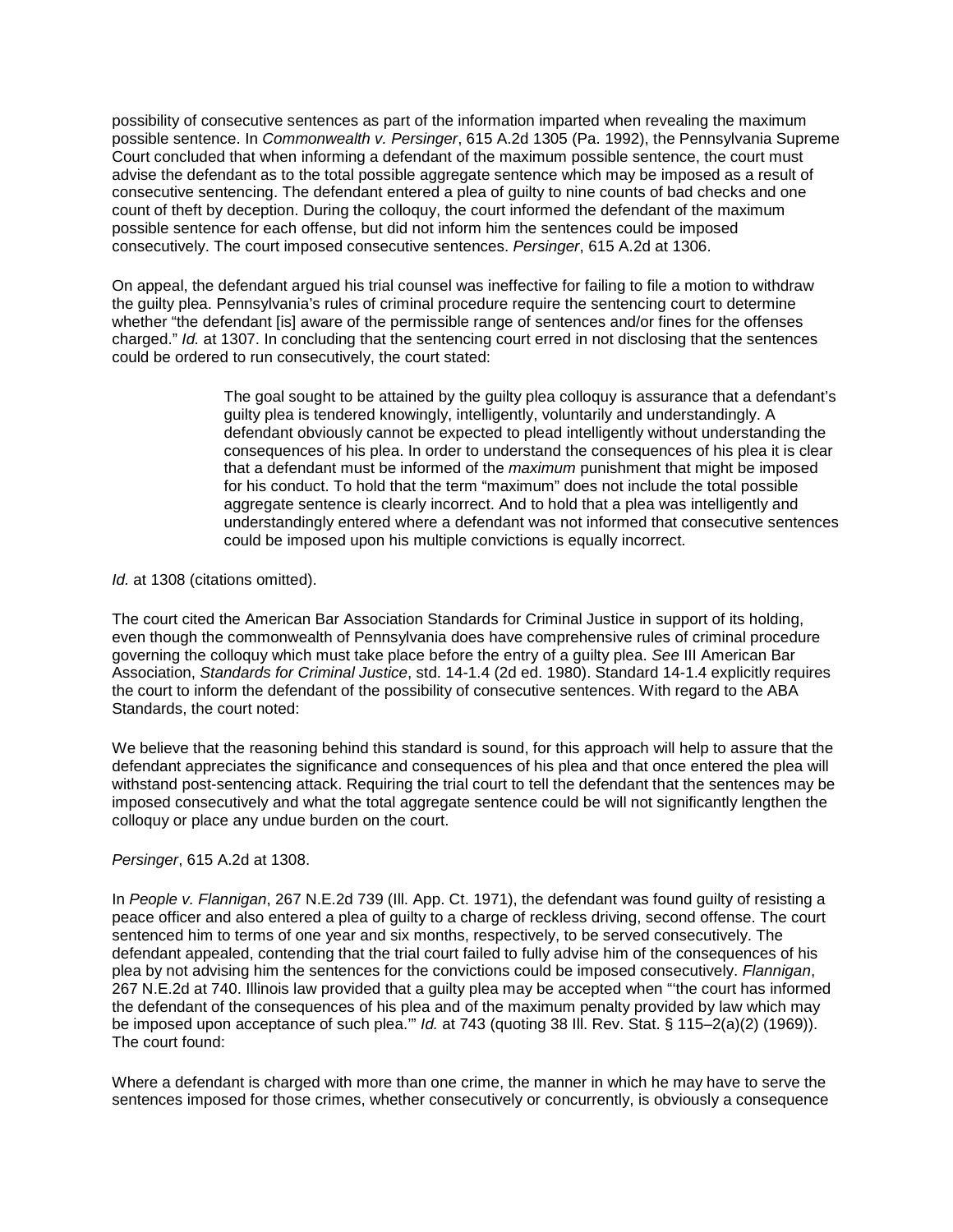of his plea, and must be considered as crucial to his decision as the admonition on the maximum penalty for each of the charges.

*Id.* at 744.

As authority for its conclusion, the court noted a new state law, which took effect after the defendant's plea, which defined "maximum penalty" to include "'the penalty to which the defendant may be subjected because of prior convictions or consecutive sentences.'" *Id.* (quoting 110A Ill. Rev. Stat. § 402(a)(2)). The court also cited the ABA Standards for Criminal Justice as support for its holding.

Other jurisdictions have reached the same conclusion as that reached by Pennsylvania and Illinois. *See People v. Peters*, 738 P.2d 395, 395-96 (Colo. Ct. App. 1987) (noting previous Colorado Supreme Court decision in which it was held that the ABA Standards relating to guilty pleas closely tracked existing Colorado law and thus concluding defendant should have been apprised of the possibility of consecutive sentences); *State v. Collins*, 404 A.2d 871, 872-73 (Conn. 1978) (holding that, for guilty plea to be knowing and voluntary, defendant must be informed of possibility of consecutive sentences in order to achieve full apprisal of consequences of plea); *State v. Flummer*, 585 P.2d 1278, 1279-80 (Idaho 1978) (concluding that in order for plea to comport with constitutional principles, the defendant must be aware of possibility of consecutive sentences; although court did not inform defendant at entry of plea, court and counsel discussed possibility in presence of defendant at sentencing hearing, giving him opportunity to withdraw plea); *State v. Ricks*, 372 N.E.2d 1369, 1371 (Ohio Ct. App. 1977) (finding that understanding of maximum possible penalty "should include information as to whether defendant is eligible for consecutive or concurrent sentences"); *People v. Verderosa*, 437 N.Y.S.2d 783, 784 (App. Div. 1981) ("[F]ailure of the sentencing court to inform defendant, in response to his question, that the law required that a consecutive sentence be imposed requires a reversal of defendant's conviction.").

In *State v. Irish*, 394 N.W.2d 879 (Neb. 1986), three justices dissented from the majority's conclusion that the defendant need not be told of the possible imposition of consecutive sentences in order for the plea to be knowing and voluntary. The dissent argued as follows:

> Duration of incarceration unquestionably goes to the very heart of voluntariness required for a valid waiver of a defendant's right to trial on the charge alleged, as well as the voluntariness of a defendant's waiver of the other rights to be accorded . . . .

> It is virtually self-evident that a defendant's decision to plead guilty or nolo contendere to a criminal charge is a grave and personal judgment, which a defendant should not be allowed to enter without full comprehension of possible consequences of conviction by such plea. Whether it be the maximum term of imprisonment authorized by the statute prescribing a penalty for conviction of a crime or whether it be a combination of terms of imprisonment imposed as penalties for convictions of separate crimes, duration of possible imprisonment is an important factor affecting any defendant's intelligent choice between the alternatives confronting a defendant–going to trial or entering a plea of guilty or nolo contendere. Anyone unaware that the term or duration of incarceration acutely affects a defendant's decision regarding a guilty or nolo contendere plea in a criminal case is oblivious to one of the realities in our system for efficient criminal justice.

*Irish*, 394 N.W.2d at 884-85 (Shanahan, J., dissenting).

The State argues that the law is satisfied by informing the defendant what the penalty is for each charge. Rule 8(2)(b)(2) does not specify that the defendant must be informed of the possibility of consecutive sentences or what the total number of years imprisonment adds up to, or that the judge is not bound by any plea agreement. The State thus concludes that all of this information may legally remain undisclosed; it is enough if the defendant is informed of the maximum punishment on each charge, leaving the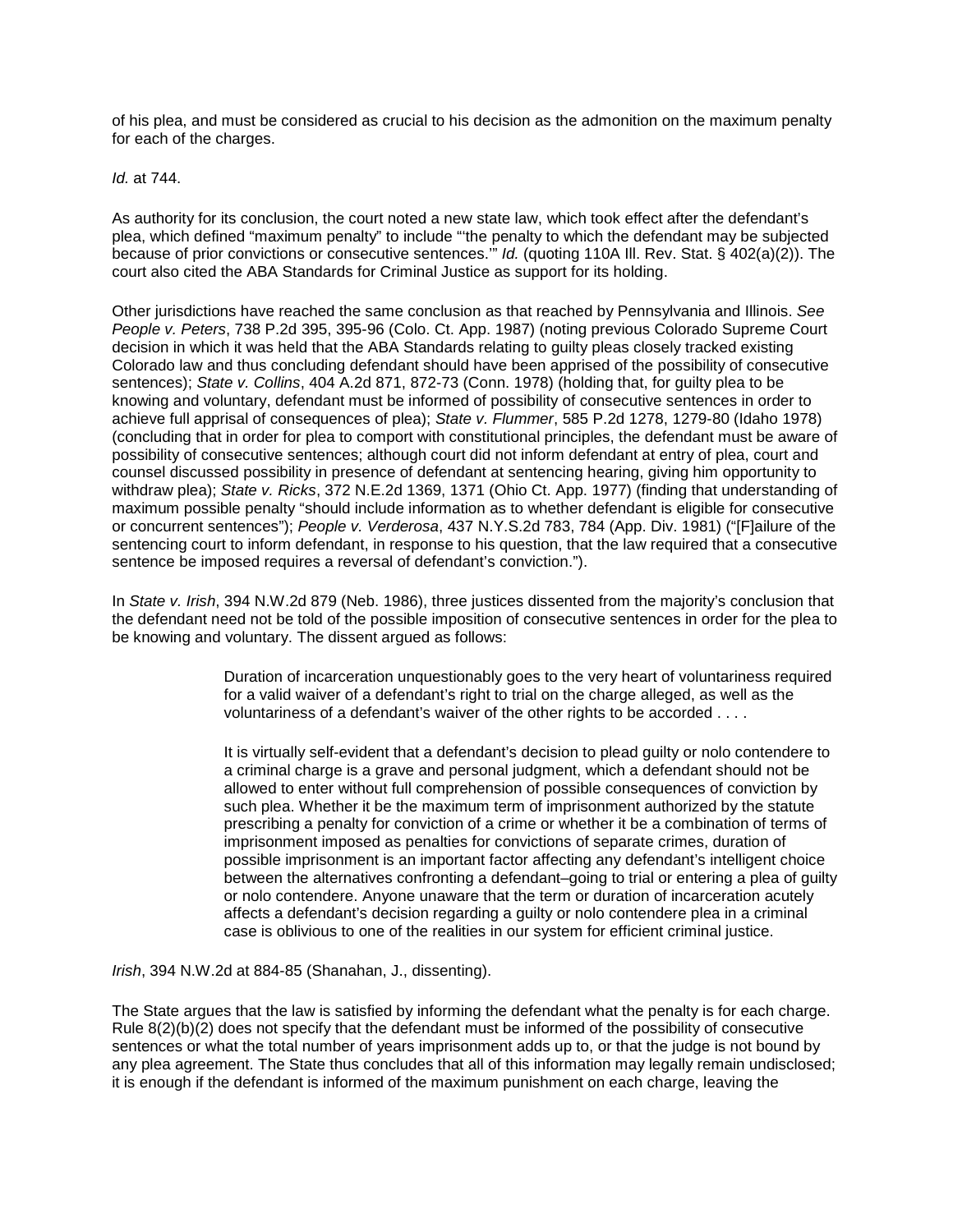defendant to figure out by implication that the sentences could be ordered to be served consecutively.

Iowa Rule of Criminal Procedure 8(2)(b) requires the judge, before accepting a plea of guilty, to determine that the plea was made voluntarily and intelligently. The United States Constitution requires that to be truly voluntary the plea must be made knowingly and intelligently. *Boykin*, 395 U.S. at 242-43, 89 S. Ct. at 1712, 23 L. Ed. 2d at 279. The position urged by the State for our adoption violates these principles and requirements. It leaves the defendant informed of statutory words, thus partially informed, but uninformed of the true maximum possible punishment of twenty years imprisonment coming from consecutive sentences. In essence, defendant is uninformed and unenlightened. The letter of the law and the spirit of the law requiring that the guilty plea be made voluntarily and intelligently, mandated by Rule 8 and the Due Process Clause of the United States Constitution have not been satisfied.

A trial court could satisfy the Rule 8 and constitutional requirements on this issue with a few words explaining the difference between consecutive and concurrent sentences. This colloquy between the judge and the defendant could take less than one minute. It would comply with the requirements of our laws, in spirit and in truth. And, it would not unduly burden our courts.

For the reasons stated, we reverse and remand this case for further proceedings at which defendant shall be allowed to withdraw his guilty plea and plead anew.

### **REVERSED AND REMANDED**.

All justices concur except Harris, J., McGiverin, C.J., and Carter and Neuman, JJ., who dissent.

#188, *State v. White*.

#### **HARRIS, Justice** (dissenting).

Not me. I cannot agree with the majority's perception of flaws in White's guilty plea proceeding. For openers, the prosecution was faithful to the plea agreement, recommending to the court–just as it promised–that the sentences would be served concurrently. No one pretends the prosecutor even hinted to White or his counsel that the court would be bound by its recommendation. No one pretends White is innocent of either charge, or that there was no factual basis for his pleas. Rather, the reversal is grounded on what strikes me as a wholly unnecessary and unwise expansion of the formal litany required in taking guilty pleas under Iowa rule of criminal procedure 8(2)(b).

I. It is plainly unnecessary. The better reasoned authority clearly holds that the possibility of consecutive sentences is implicit in the court's explanation of the maximum penalties for each charge. *See United States v. Burney*, 75 F.3d 442, 445 (8th Cir. 1996); *United States v. Hamilton*, 568 F.2d 1302, 1304-05, 1306 (9th Cir. 1978); *Paradiso v. United States*, 482 F.2d 409, 415 (3d Cir. 1973); *State v. Wesley*, 640 P.2d 177, 179 (Ariz. 1982); *State v. Irish*, 394 N.W.2d 879, 883 (Neb. 1986); *Rosemond v. State*, 756 P.2d 1180, 1181 (Nev. 1988).

I cannot understand how White could anticipate that the court would impose concurrent sentences. The record shows:

> COURT: I should also ask the government to give us the penalties. I think I skipped over that.

> STATE: On each charge, Your Honor, the maximum penalty would be an indeterminate prison term not to exceed 10 years and a fine in the amount of \$50,000. There's a mandatory minimum fine of \$1000 on each count. There's a mandatory 180 days driver's license revocation, and there's the potential under [section] 124.411 for the defendant to